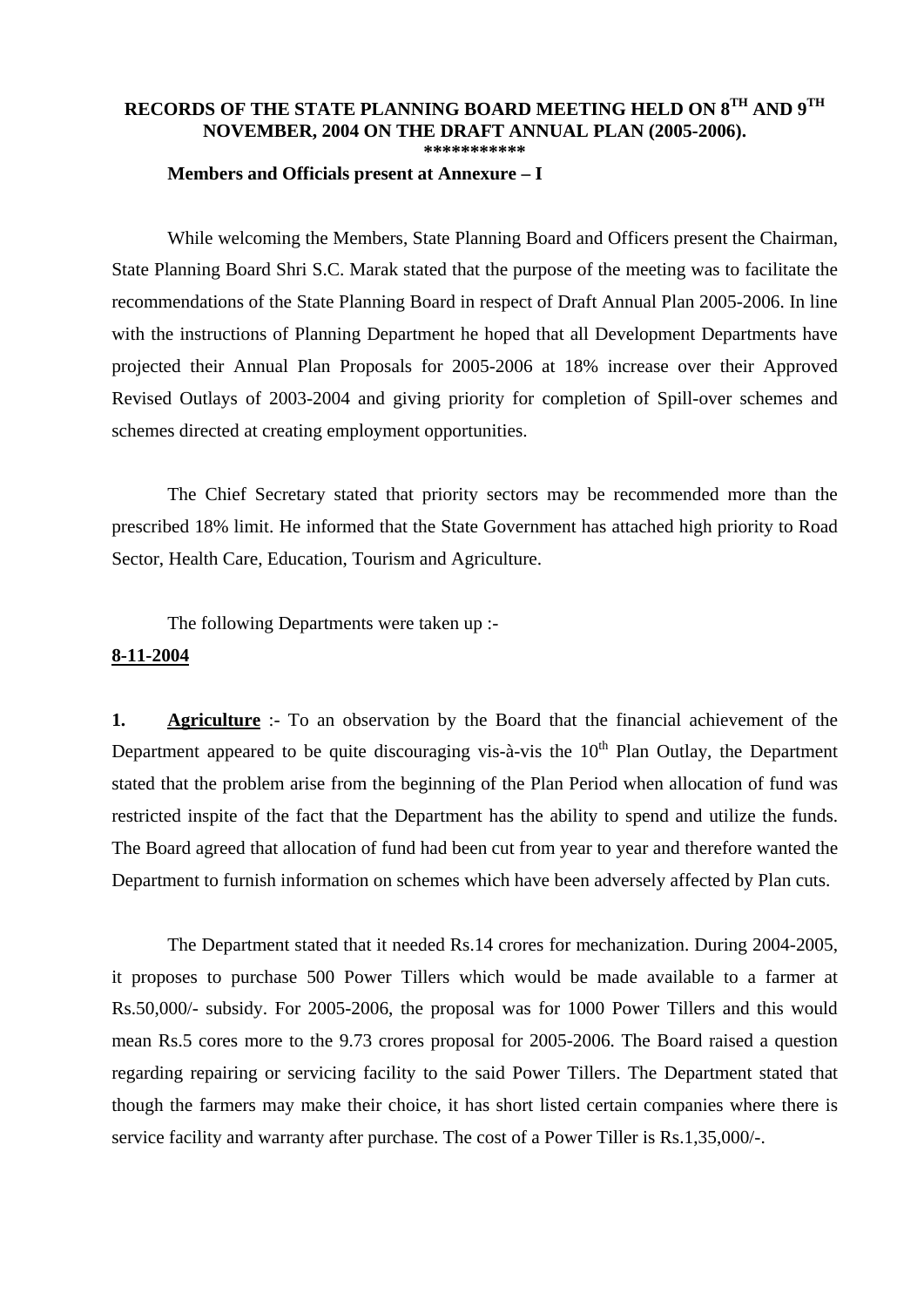The Board was of the view that Agriculture being a priority sector and taking into consideration the importance of Agriculture in the rural sector, it recommended their proposal of the Department from Rs.9.73 crores to Rs.14.73 crores subject to justification from the Department.

**2. Horticulture** :- After deliberations, the Board observed that with the recognition of the importance of Horticulture, sector in the state the proposal of Rs.818 lakhs which included Rs.118 lakhs for Marketing and Quality Control was agreed to.

**3. Minor Irrigation** :- Under Minor Irrigation, the total number of schemes taken up is 174 Nos. out of which, 140 Nos. are functioning and 30 Nos. are virtually non-functional. Out of the 30 Nos. the Department stated that some are retrievable. The Board observed that the sector may have to surrender a huge amount as it has underspent vis-à-vis the  $10<sup>th</sup>$  Plan Outlay. The Department stated that the proposal of Rs.1342.45 lakhs is for ongoing schemes and to complete the old schemes. The Board suggested that the Department may think in term of community participation to its projects.

 After a brief discussion the Board agreed to the proposal of Rs.1342.45 lakhs proposed by the Department.

**4. Soil Conservation** :- It was observed that the proposal of the Department at Rs.1381.75 lakhs is quite high entailing an increase of 86.71 over the Approved Revised Outlay of 2003-2004 of Rs.740 lakhs. The Department clarified that the increase is actually small as the earmarked components comes from NABARD and Govt. of India (Special Central Assistance)

The Board accepted the proposal of the Department at Rs.1381.72 lakhs subject to justification by the Department.

**5. Animal Husbandry & Veterinary & Dairy Development** :- In view of less expenditure during 2003-2004, the Department explained that it was due to inability to draw the amount during the year. The Board observed that less expenditure during the  $10<sup>th</sup>$  Plan period may affected the 11<sup>th</sup> Plan allocation of the Department.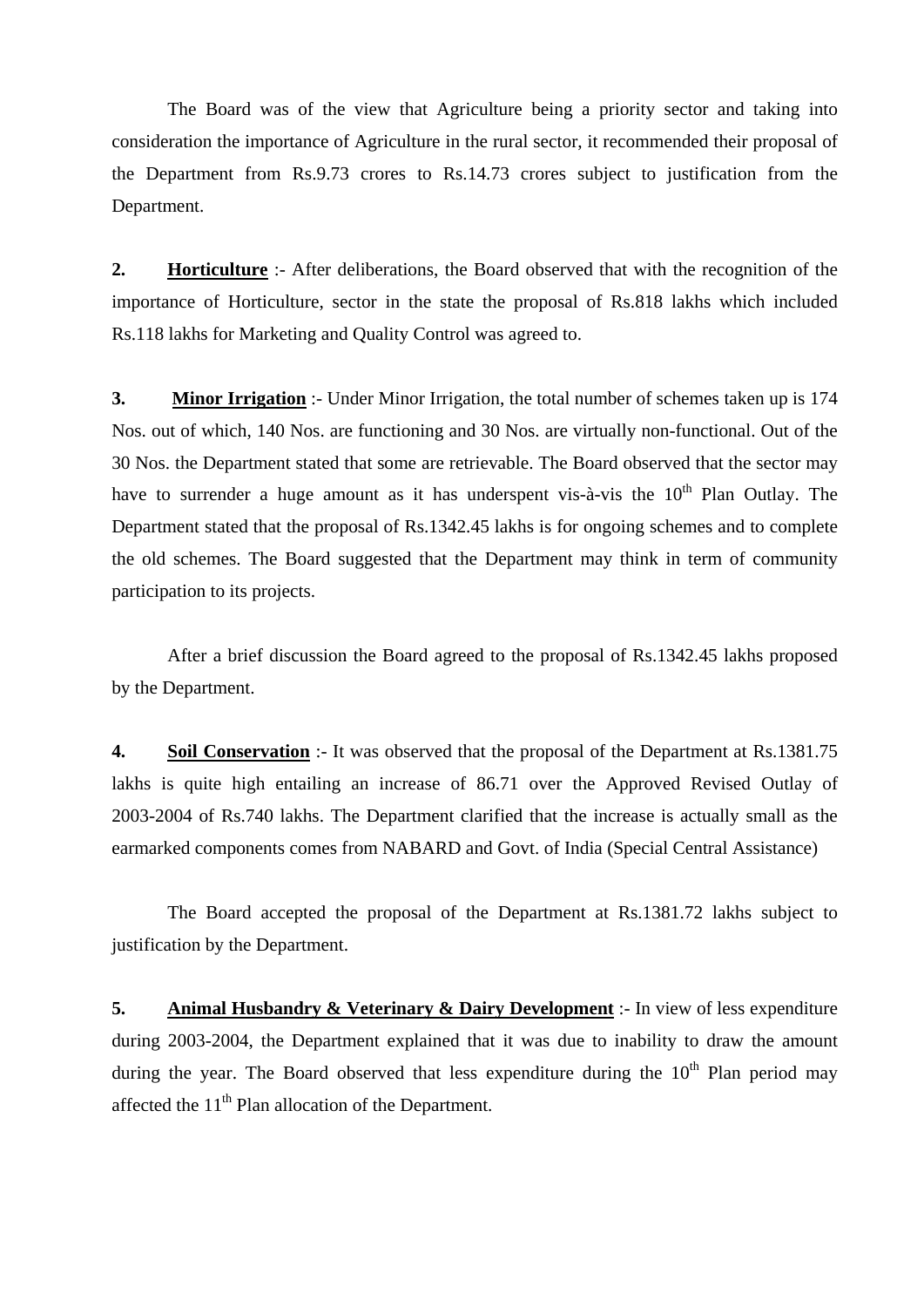During discussions the Department informed that Rs.18 lakhs and Rs.200 lakhs was proposed for Rural Cluster Approach on Poultry and Piggery development respectively for 2005-2006. This is a new approach to concentrate on certain areas which the Department feel would have a greater impact on the ground. While discussing on the need of a Slaughter House in the state and steps already taken by the Department, the Board appreciated the problems associated with this matter and was of the opinion that the Department should re-examine the whole aspect of setting up of the same, by making a study of the method adopted by other states.

 The Board agreed to the proposal of Rs.960 lacs for Animal Husbandry and Veterinary and Rs.160 lacs for Dairy Development.

**6. Fisheries** :- The Board supported the scheme of the Department to develop 1000 ponds to improve production of fish in the state. The Board was pleased to learn that Ri-Bhoi and West Garo Hills are self sufficient in fish and hoped that this new project would make the state self sufficient in fish production.

 The Department stated that during 2004-2005, 675 ponds will be taken up and the remaining ponds would be taken up during 2005-2006. Funds will also be available from NEC for this project.

 The Board however advised the Department to submit justification for jumping from Rs.120 lacs in 2004-2005 to Rs.629 lacs in 2005-2006.

**7. Forestry & Wildlife** :- During discussions it was informed that funds to be released from 11<sup>th</sup> Finance Commission Award is meant for Forest Protection. To a query by the Board on how serious is forest encroachment, the Department stated that it is very serious but it is not thinking in terms of a Forest Protection Force due to financial constraints.

 The Board supported the move of the Department to strengthen the boundary of Forest around Shillong. The Board agreed to the proposal of Rs.998 lakhs on Forestry and Wildlife but the Department needs to support with detailed justification. The proposed outlay of Rs.70 lacs in respect of Ecology and Environment was also agreed.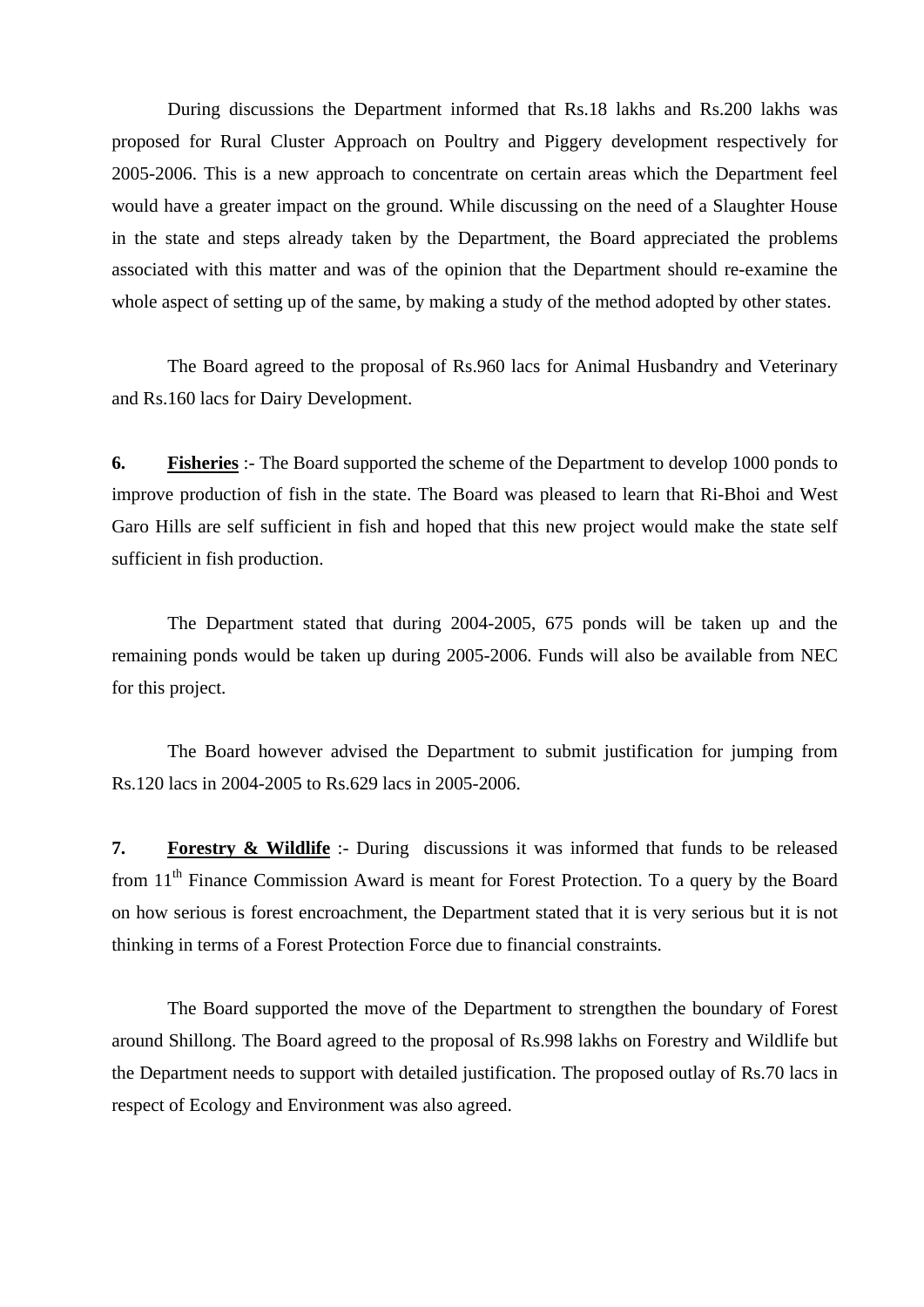## **8. Community & Rural Development** :-

- (i) The Board agreed to Rs.97.94 lakhs on Integrated Wasteland Development Project Schemes.
- (ii) The Board recommended Rs.292 lakhs against proposal of Rs.344.56 on SGSY.
- (iii) The Board agreed to Rs.48.94 lakhs on SIRD and Extension Training Centre.
- (iv) The Board agreed to Rs.678 lakhs on SGRY.
- (v) The Board agreed to Rs.365.80 lakhs on IAY.
- (vi) The Board agreed to Rs.29.50 lakhs on Tribal Area Development Programme.
- (vii) Justification needed for Rs.1401.50 lakhs on Community Development and Panchayat.
- (viii) The Board agreed to Rs.2881.50 lakhs on SRWP including Chief Minister Special Rural Development Fund.

**9. Water Supply & Sanitation** :- The Board noted that the increase in Urban Water Supply Programme is quite high i.e. Rs.950 lakshs. The Department stated that the Loan Component will be about Rs.400 lakhs. The Department informed that it had received a loan of Rs.250 lakhs only once from LIC. It was informed that the amount of Rs.950 lakhs was meant for replacement of pumps and construction of dam and therefore an important component of Urban Water Supply.

 After a brief discussion the Board recommended Rs.4100 lakhs against the proposal of Rs.4400 lakhs by the Department.

**10. Sericulture and Weaving** :- The Board asked the Department to submit justification on the increase of proposed outlay to Rs.388 lacs from the Revised Outlay 2003-2004 of Rs.210 lacs.

## **9-11-2004**.

**1. (i) PWD (Roads & Bridges)** :- Discussied, the deplorable condition of the 13 Kms length road beyond Nongpoh. This could not be taken up during the last 3 years due to a litigation by an aggrieved party, as informed by the Department. The Chief Secretary however intervened and stated that he had directed the Department to take up the work immediately since the same was cleared by the Court. The condition of Shillong road was also discussed and the Chief Secretary stated that the process of upgradation of Shillong road is being studied at a Macro Level.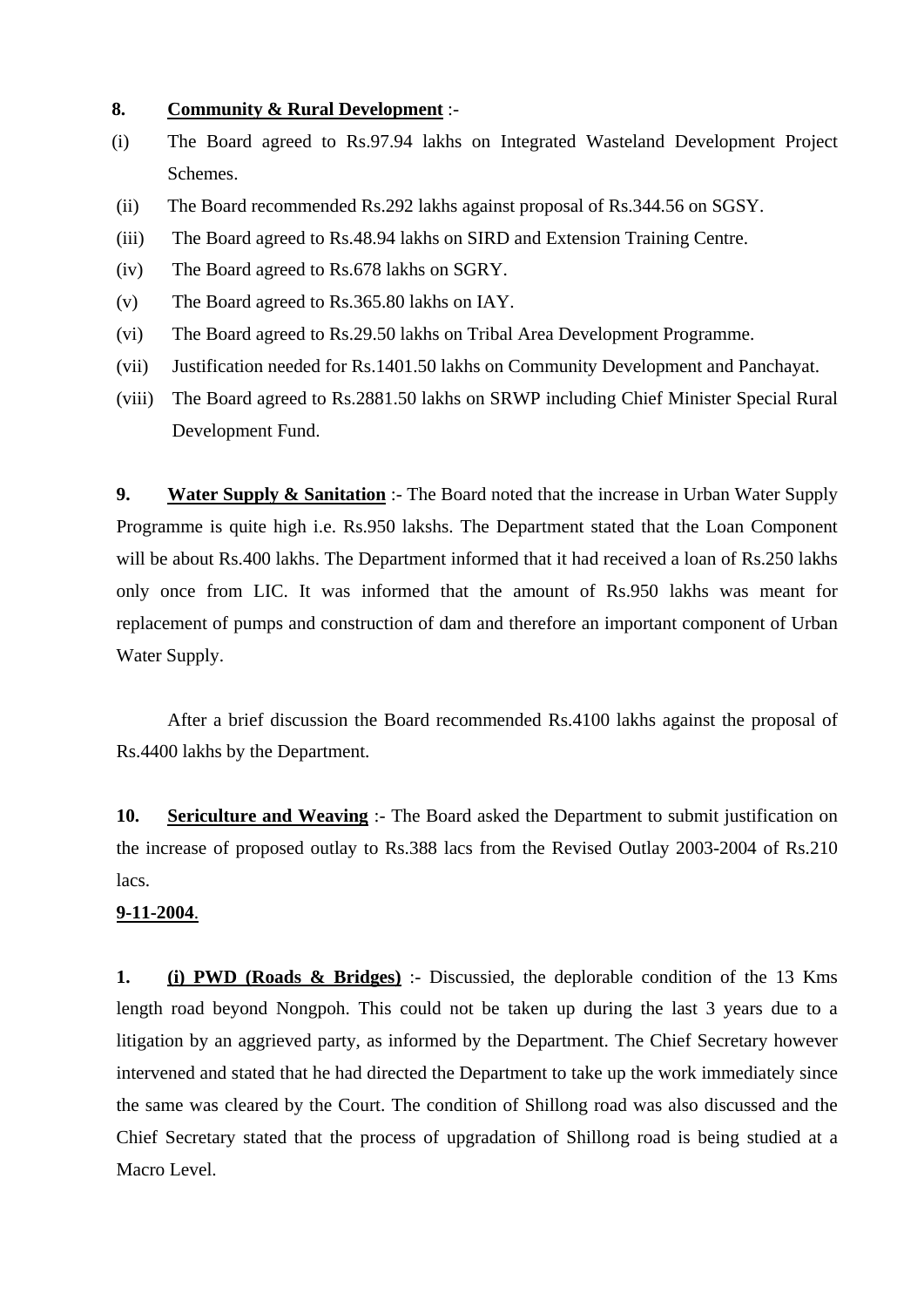After deliberations on the projects of the Department, the Board agreed to the proposal of Rs.11494 lakhs subject to improvement of state roads and National Highways.

**(ii) Medium Irrigation** :- The Rongai Valley Medium Irrigation Project was discussed in detail and the Department was asked to furnish a write-up on this project as the Chairman will go to Tura in the last week of November. The Department was also advised to take up the matter with the Deputy Commissioners, and the Garo Hills Autonomous District Council for getting the land for the Canal without which the project will be meaningless.

The Board recommended the proposed outlay of Rs.142.00 lacs

**(iii) Flood Control** :- The Department stated that it has a back-log of schemes amounting to Rs. 5 crores. Therefore, the proposal of Rs.192 lakhs is small.

 The Board agreed to the suggestion of the Chief Secretary that the Department should take up Flood Control measures on around the Polo Grounds area as highest priority.

**2. Health** :- After deliberations the Board agreed to the proposal of Rs.4484 lakhs.

**3. Power** :- The Department informed that the increase in the proposal for 2005-2006 amounting to Rs.257.08 crores is because of Generation schemes which have to be completed during the  $10^{th}$  Plan. The total scheme of Leishka is Rs.370 crores and Rs.136 crores is proposed for 2005-2006. The Department stated that Leishka Project will be completed by 2007. Apart from Rs.136 crores for Leishka, Rs.72 crores is proposed during 2005-2006 for Rural Electrification. The Department informed that it had cleared the LIC Loan.

The Board agreed to proposed outlay of Rs.25708.00 crores for 2005-2006.

**(i) Non-Conventional sources of Energy/Integrated Rural Energy Programme/Village Electrification (MNES Special Scheme)** :- The Board agreed to the proposed outlay of Rs.208 lakhs.

**4. Education**:- To an argument as to whether the Department should be responsible for funding of schools not set up at the initiative of the Government, the Board felt that it is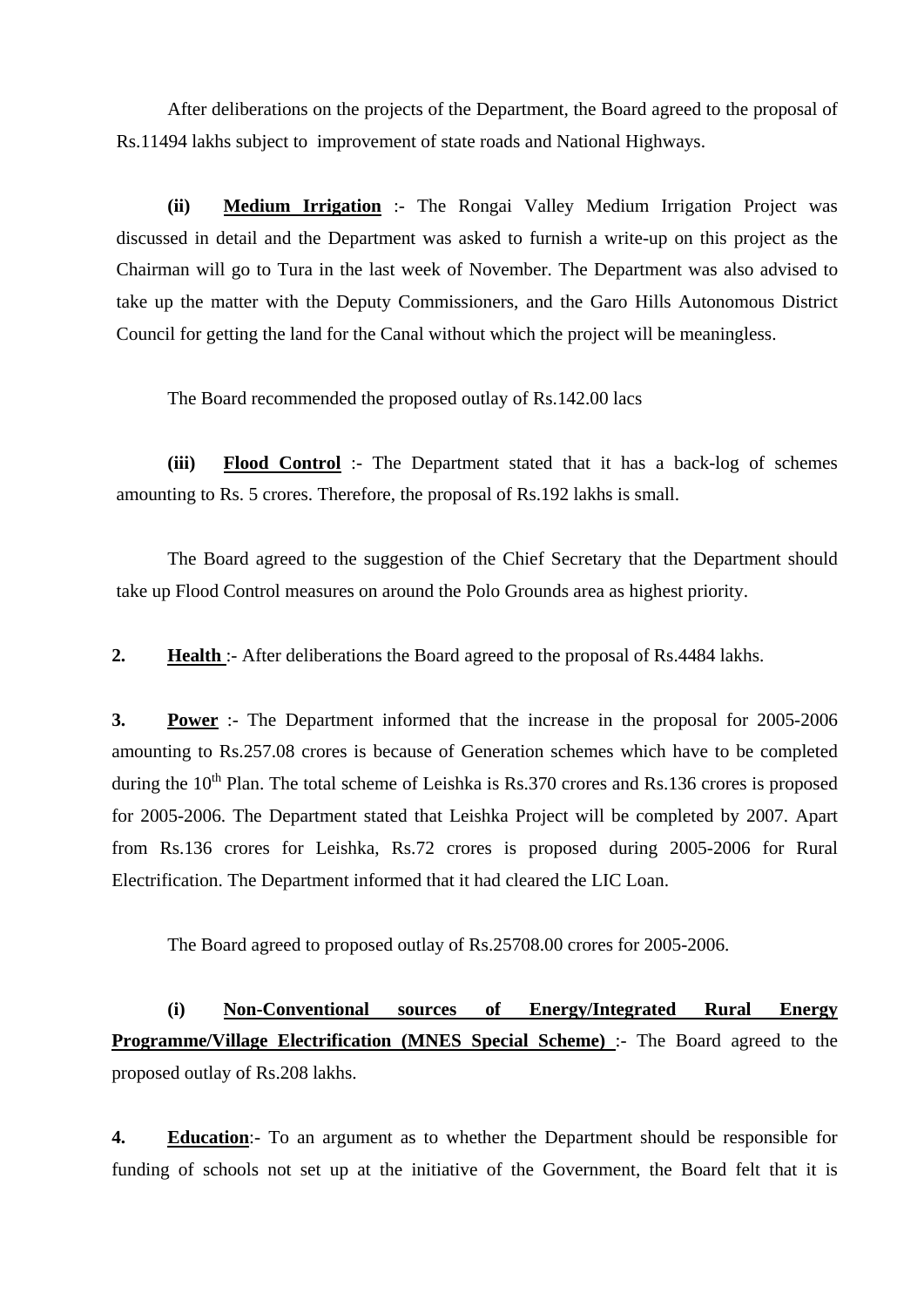debatable but schools in Rural Areas needed assistance from the Government. To the problem of absentee teacher as observed by the Board, the Department agreed that this is happening. The role of the school Managing Committees was discussed and the Board asked the Department to submit a note on this.

 The Board agreed to Rs.6000.00 lakhs for General Education and Rs.2000.00 lacs for Technical Education.

**5. Industries** : The Department stated that expenditure would be high during the last 2 years of 10<sup>th</sup> Plan and therefore, restriction to 18% is not favourable. After a brief discussion the Board recommended on increase of 18% over the Revised Outlay of Rs.259 lacs (2003-2004) for 2005-2006 for Village and Small Industries and Rs.22 crores for Large and Medium Industries.

**6. Tourism** :- The Board agreed to Rs.236 lakhs. The Department was asked to recast the scheme and include construction of wall in the Golf Course. On query by the Board the Department informed that Crowborough is now free from all litigations.

**7. Arts & Culture** :- The Department stated that less expenditure of Rs.260 lakhs only during 2003-2004 was due to Treasury not passing the bills of Rs.228 lakhs.

 On the proposed outlayof the Department amounting to Rs.948.40 lakhs, the Board felt that the proposed outlay of Rs.2 crores for Acoustics, Sound System etc. is a bit over ambitious relating to the state Cultural Complex at Rilbong. The Board may agree to Rs.670 lakhs only which should include provision for parking and boundary and some amounts to be kept for improvement of State Central Library as it is the only auditorium in the state.

Recasted scheme of Rs.670 lacs is to be submitted by the Department.

**8. Urban Affairs** :- The Department stated that during 2004-2005, out of Rs.2513 lakhs, Rs.1650 lakhs is Loan Component for new township. Land already acquired is 250 hectares and the Department is yet to acquire 250 hectares more. The Department stated that loan for Land Acquisition is not feasible, and have submitted a scheme of Rs.50 crores to DONER for land acquisition. The proposed outlay of Rs.2750 lakhs includes Rs.1780 which is meant for land development for New Shillong Township.